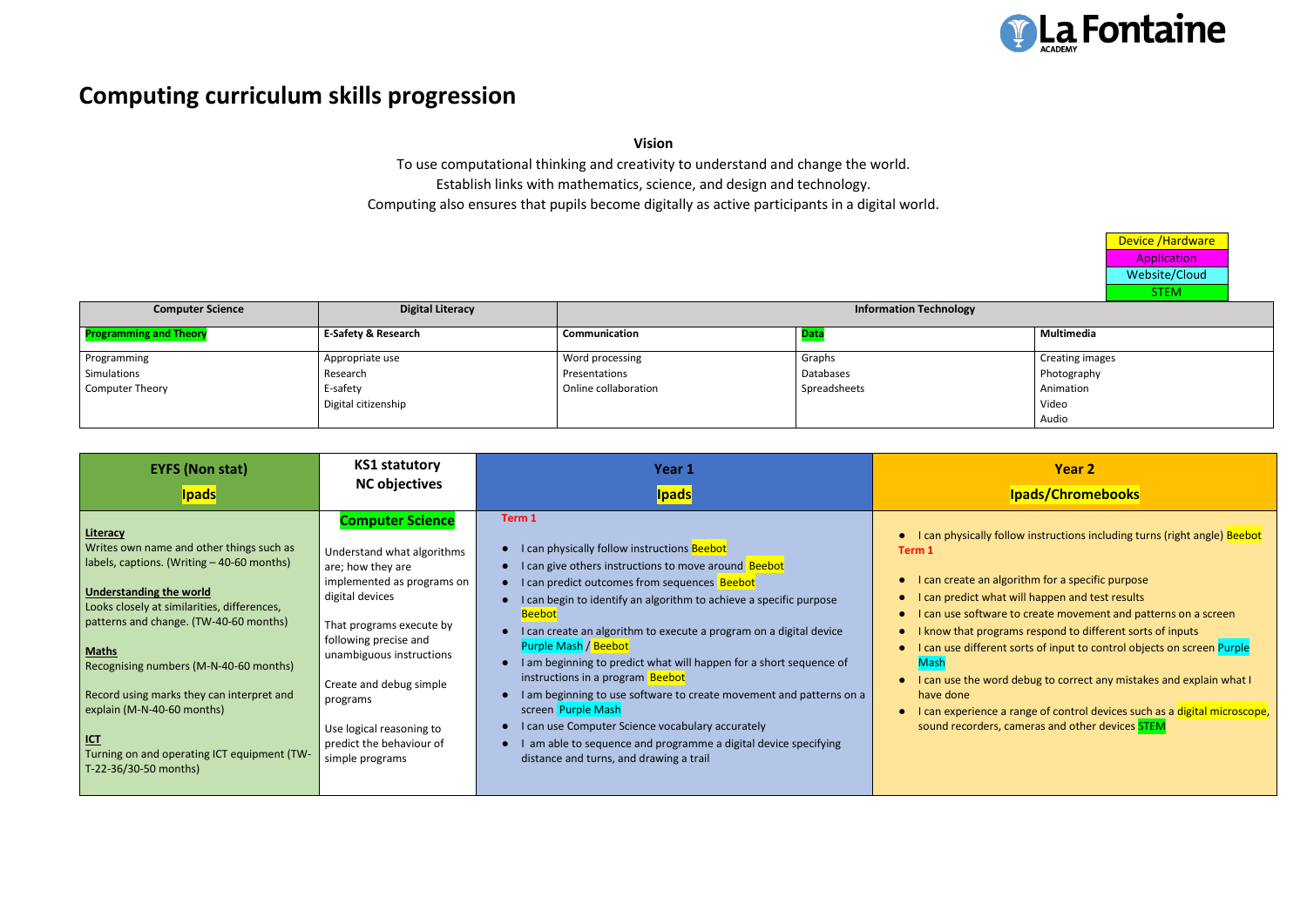| Develop knowledge of technology and<br>complete a simple program on a computer<br>(TW-T-40-60 months)<br><b>Exploring &amp; using media and materials</b><br>Exploring colours (EMM-EA&D-30-50 months)<br>Understands different media can be used to<br>create new effects (EMM-EA&D-40-60<br>months)<br>Selects tools and techniques needed. (EMM-<br>EA&D-40-60 months)<br><b>Physical</b><br>To develop fine motor skills and handle | <b>Information</b><br><b>Technology</b><br>Use technology purposefully<br>-to create, organise<br>-to store<br>-to manipulate<br>-to retrieve digital content<br>Skills - Purple Mash<br>Application - Gsuite where<br>possible.                                                                                                             | I can create audio using digital instruments and recordings<br><b>Keynote/Camera</b><br>I can create/edit an image using a range of 'tools' both on and offline.<br><b>Photo Album&gt; Mark up</b><br>I can use a keyboard effectively (Touch type) Purple Mash<br>$\bullet$<br>I can use a word bank for help and use online spelling tools<br>I can add text to photographs and pictures<br>I am beginning to explain reasons why I have made choices to a<br>teacher or talk partner<br>I am beginning to retrieve my work<br>I can print work and pictures<br>I can make a pictogram and understand what it shows Programs<br><b>Purple Mash-2Count</b><br>I understand that technology can help to create and edit a range of<br>document styles. Keynote | I can create audi<br>$\bullet$<br>I can create/edit<br>$\bullet$<br>including 'undo' and 'r<br>I can word proce<br>$\bullet$<br>tools<br><b>GoogleDocs</b><br>I am beginning to<br>or talk partner<br>I can save, print,<br>I can find my wo<br>I can use and ad<br>Purple Mash-2Count                                                                     |
|-----------------------------------------------------------------------------------------------------------------------------------------------------------------------------------------------------------------------------------------------------------------------------------------------------------------------------------------------------------------------------------------------------------------------------------------|----------------------------------------------------------------------------------------------------------------------------------------------------------------------------------------------------------------------------------------------------------------------------------------------------------------------------------------------|----------------------------------------------------------------------------------------------------------------------------------------------------------------------------------------------------------------------------------------------------------------------------------------------------------------------------------------------------------------------------------------------------------------------------------------------------------------------------------------------------------------------------------------------------------------------------------------------------------------------------------------------------------------------------------------------------------------------------------------------------------------|------------------------------------------------------------------------------------------------------------------------------------------------------------------------------------------------------------------------------------------------------------------------------------------------------------------------------------------------------------|
| objects with increasing control. (Phy- M&H -<br>40-60 months)                                                                                                                                                                                                                                                                                                                                                                           | <b>Digital literacy</b><br>Recognise common uses of<br>information technology<br>beyond school<br>Use technology safely and<br>respectfully, keeping<br>personal information private;<br>identify where to go for help<br>and support when they have<br>concerns about content or<br>contact on the internet or<br>other online technologies | I can access a website and navigate around it<br>$\bullet$<br>I can recognise how I use technology in my home and at school<br>$\bullet$<br>I am beginning to evaluate web sites by giving opinions<br>I know strategies if I see something inappropriate on a website and/or<br>digital device. E-safety<br>I understand that what is meant by personal information and explore<br>ways to keep this private.<br>I know what it means to be a good digital citizen<br>I know that online communication is not always true<br>$\bullet$<br>I own my work by adding my name and data<br>$\bullet$<br>I respect the work of others stored on a shared drive (online)<br>I can publish my work online- Mastery                                                    | I can use a searc<br>I can navigate to<br>QR and Google short.<br>I know about the<br>I understand tha<br>I know how to go<br>secret<br>I can contribute<br>I understand the<br>I can begin to un<br>bullying and the<br>I am developing<br>bullying<br>I can recall onlin<br>behaviour.<br>I know that I nee<br>I know that som<br>for my age. Survey cla |



dio using digital instruments and recordings dit an image using a range of 'tools' both on and offline 'redo'

cess short pieces of text including the use of formatting

to explain reasons why I have made choices to a teacher

nt, retrieve and edit my work vork to open or print it Gsuite add to a branching database to find objects.

rch engine to find information using agreed key words to a website by entering a simple web address. Introduce

- he risks of advertising or pop-up windows.
- hat some information online may be untrue. PSHCE
- generate a strong password and can keep my password
- te to online class blogs
- he need to be respectful online
- understand the concept of online
- e role of the bystander
- g an understanding of the consequences of online

line safety rules for reporting concerns and inappropriate

need to check information before uploading me video games and online services are not appropriate **forms** class on Gforms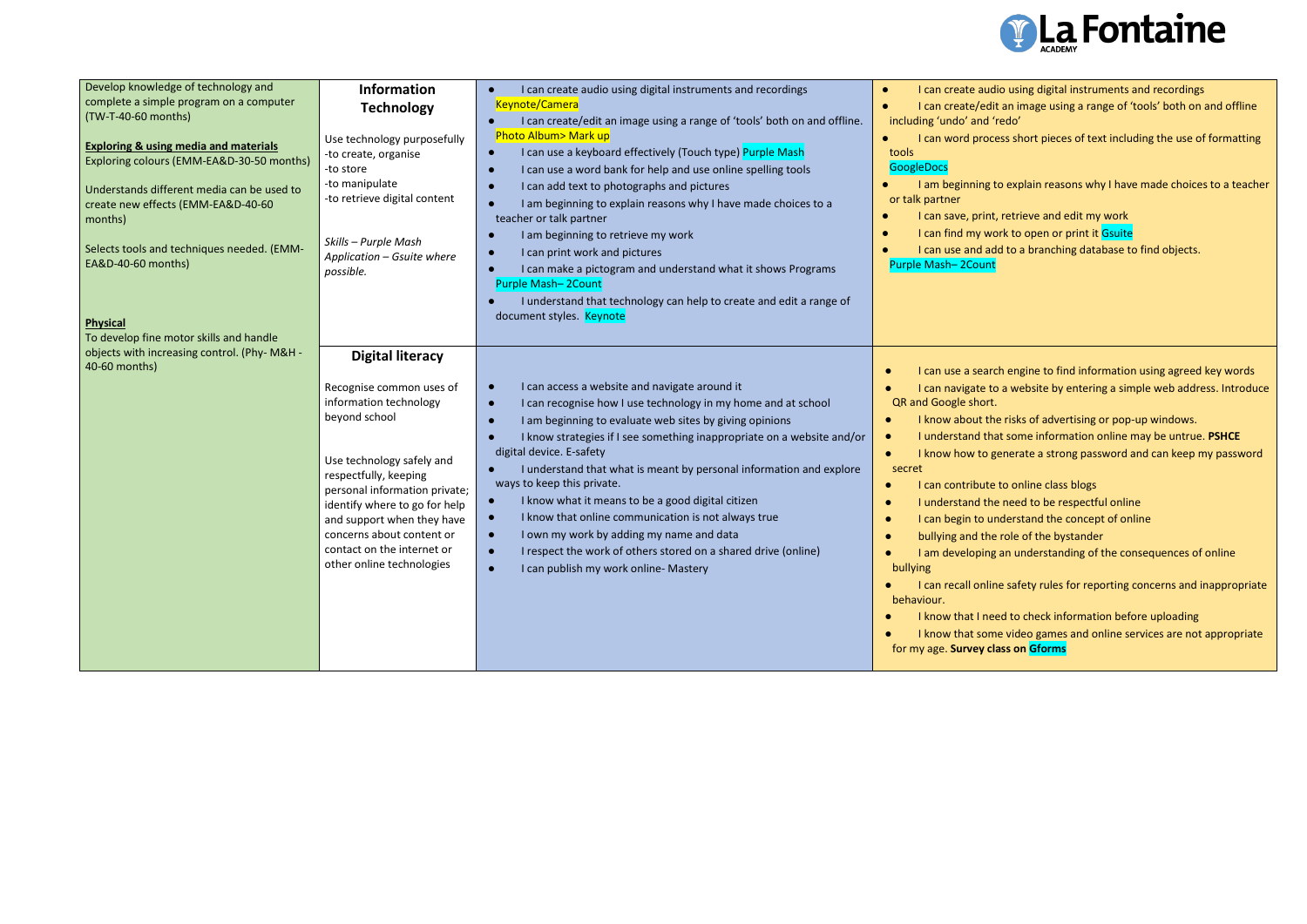#### **Year 6**

### **Chromebooks**

| <b>KS2 statutory NC Objectives</b>                                                                                                                                                                                                                                                                                                                                                                                                                                                                                                                                                             | Year <sub>3</sub>                                                                                                                                                                                                                                                                                                                                                                                                                                                                                                                                                                                                                                                               | Year <sub>4</sub>                                                                                                                                                                                                                                                                                                                                                                                                                                                                                                                                                                                                                                                                                                                                                                          | Year 5                                                                                                                                                                                                                                                                                                                                                                                                                                                                                                                                                                                                                                                                                                                                                                                                                                                |  |
|------------------------------------------------------------------------------------------------------------------------------------------------------------------------------------------------------------------------------------------------------------------------------------------------------------------------------------------------------------------------------------------------------------------------------------------------------------------------------------------------------------------------------------------------------------------------------------------------|---------------------------------------------------------------------------------------------------------------------------------------------------------------------------------------------------------------------------------------------------------------------------------------------------------------------------------------------------------------------------------------------------------------------------------------------------------------------------------------------------------------------------------------------------------------------------------------------------------------------------------------------------------------------------------|--------------------------------------------------------------------------------------------------------------------------------------------------------------------------------------------------------------------------------------------------------------------------------------------------------------------------------------------------------------------------------------------------------------------------------------------------------------------------------------------------------------------------------------------------------------------------------------------------------------------------------------------------------------------------------------------------------------------------------------------------------------------------------------------|-------------------------------------------------------------------------------------------------------------------------------------------------------------------------------------------------------------------------------------------------------------------------------------------------------------------------------------------------------------------------------------------------------------------------------------------------------------------------------------------------------------------------------------------------------------------------------------------------------------------------------------------------------------------------------------------------------------------------------------------------------------------------------------------------------------------------------------------------------|--|
|                                                                                                                                                                                                                                                                                                                                                                                                                                                                                                                                                                                                | <b>Chromebooks</b>                                                                                                                                                                                                                                                                                                                                                                                                                                                                                                                                                                                                                                                              | <b>Chromebooks</b>                                                                                                                                                                                                                                                                                                                                                                                                                                                                                                                                                                                                                                                                                                                                                                         | <b>Chromebooks</b>                                                                                                                                                                                                                                                                                                                                                                                                                                                                                                                                                                                                                                                                                                                                                                                                                                    |  |
| <b>Computer Science</b><br>Design, write and debug<br>programs that accomplish<br>specific goals, including<br>controlling or simulating<br>physical systems; solve<br>problems by decomposing<br>them into smaller parts<br>Use sequence, selection, and<br>repetition in programs; work<br>with variables and various<br>forms of input and output<br>Use logical reasoning to<br>explain how some simple<br>algorithms work and to<br>detect and correct errors in<br>algorithms and programs                                                                                               | Term 1<br>I can plan and enter a sequence of<br>instructions on a robot/sprite to<br>achieve specific outcomes.<br>I can test and improve/debug<br>programmed sequences<br>I can use computational thinking to<br>solve open ended problems<br>I can talk about algorithms planned<br>by others and identify any problems<br>and the expected outcome<br>I can explain how algorithms work,<br>predicting outcomes and debugging<br><b>Explore instructions to control</b><br>software or hardware with an input<br>(variables) using 'if then' commands                                                                                                                        | I can plan and enter a sequence of<br>$\bullet$<br>instructions on a robot/sprite to achieve<br>specific outcomes<br>I can test and improve/debug<br>programmed sequences<br>I can use selection (if else) blocks to give<br>$\bullet$<br>different outcomes.<br>I can use an algorithm to sequence and<br>order more complex programming.<br>I can explain how algorithms work,<br>predicting outcomes and debugging<br>I can use loops (repeat/forever) to achieve<br>solutions to tasks<br>I can explain how computers use variables<br>$\bullet$<br>to store information and include this in my<br>projects                                                                                                                                                                            | Term 1<br>Explore/ refine procedures using repeat to<br>achieve solutions to problems<br>Identify problems and identify a solution for a<br>program<br>Write down the steps required to achieve the<br>outcome that is wanted and refer to this when<br>programming<br>Predict the outputs for the steps in an algorithm<br>Use the process: plan, program, test and review<br>$\bullet$<br>Write a program which follows an algorithm to<br>solve a problem for a digital device<br>Group commands as a procedure to achieve a<br>specific outcome within a program<br>Understand how computers can generate random<br>numbers and how these can be used in<br>simulations                                                                                                                                                                           |  |
| <b>Digital Literacy</b><br>Understand computer<br>networks including the<br>internet; how they can<br>provide multiple services,<br>such as the world wide web;<br>and the opportunities they<br>offer for communication and<br>collaboration<br>Use search technologies<br>effectively, appreciate how<br>results are selected and<br>ranked, and be discerning in<br>evaluating digital content<br>Use technology safely,<br>respectfully and responsibly;<br>recognise<br>acceptable/unacceptable<br>behaviour; identify a range<br>of ways to report concerns<br>about content and contact | I can use an age appropriate<br>$\bullet$<br>search engine independently<br>I can explore and discuss the<br>$\bullet$<br>benefits of a range of online<br>communication tools<br>I know how to respond to<br>$\bullet$<br>unpleasant communications<br>I understand the need to keep<br>$\bullet$<br>personal information private<br>and am responsible in my<br>online presence.<br>I know the difference between<br>$\bullet$<br>personal, private and public<br>online spaces and the risks<br>associated with these<br>I understand that there are<br>rules about using public spaces<br>online<br>I understand that some<br>information online may be<br>untrue (revisit) | can use an internet search to answer<br>questions on a topic<br>I can use different search engines and<br>$\bullet$<br>their features, e.g. Google Image<br>Search, video, sound etc.<br>I can understand copyright issues<br>I know that web sites are not always<br>accurate, and that information should<br>be checked before it is used<br>I understand some of the risk and<br>$\bullet$<br>rewards involved in publishing online<br>I can recognise the effect that my<br>$\bullet$<br>writing or images may have on others<br>and to respect the ideas of others<br>online.<br>I know that need to have appropriate<br>$\bullet$<br>permission for use of images of friends<br>can review the tools and settings that<br>$\bullet$<br>protect against hackers and other<br>threats. | I can use the internet as a tool for research<br>I can choose the most appropriate search<br>engine for the task, refining as necessary<br>I can recognise reasons that people might<br>publish inaccurate content and check validity.<br>I can identify whether a file has copyright or<br>can be legally downloaded and whether these<br>can be used in their own work<br>I can discuss the differences between an open<br>blog and a forum for a closed community<br>I understand that you should not publish<br>other peoples' material without their<br>permission<br>I can explain in simple terms the differences<br>between a network, the internet and the<br>world wide web<br>I can lead with positivity in online<br>communications.<br>Know that https is used for secure<br>transactions e.g. banking and identified with a<br>padlock. |  |



- Record in some detail the steps that are required to achieve an outcome
- Predict the outputs for the steps in an algorithm Use the process: plan, program, test and review a program
- Write a program which follows an algorithm to solve a problem and achieve a planned outcome
- Group commands as a procedure to achieve a specific outcome within a program
- I understand how sensors can be used to measure input in order to activate a procedure or sequence and talk about applications in society
- I can use variables to manipulate inputs to create useful outputs
- I can use property values and parameters to store information about objects
- I can explain the differences between a network, the internet and the world wide web
- Decide which online communication tool to use to best suit the purpose
- I know that computers use IP addresses to identify each other
- I use specific vocabulary: server, digital data, binary code, URL
- I can explain how search engines work; finding and ranking pages in order
- **•** I can use range of sources to check validity and recognise different viewpoints.
- Describe possible impact of published content to an audience e.g. the use of advertising Know the meaning of some common website extensions –such as .org, .net, ac, .gov, .co.uk, .fr, .com
- Select copyright free images and sounds from sources such as LGFL audio network and google searches